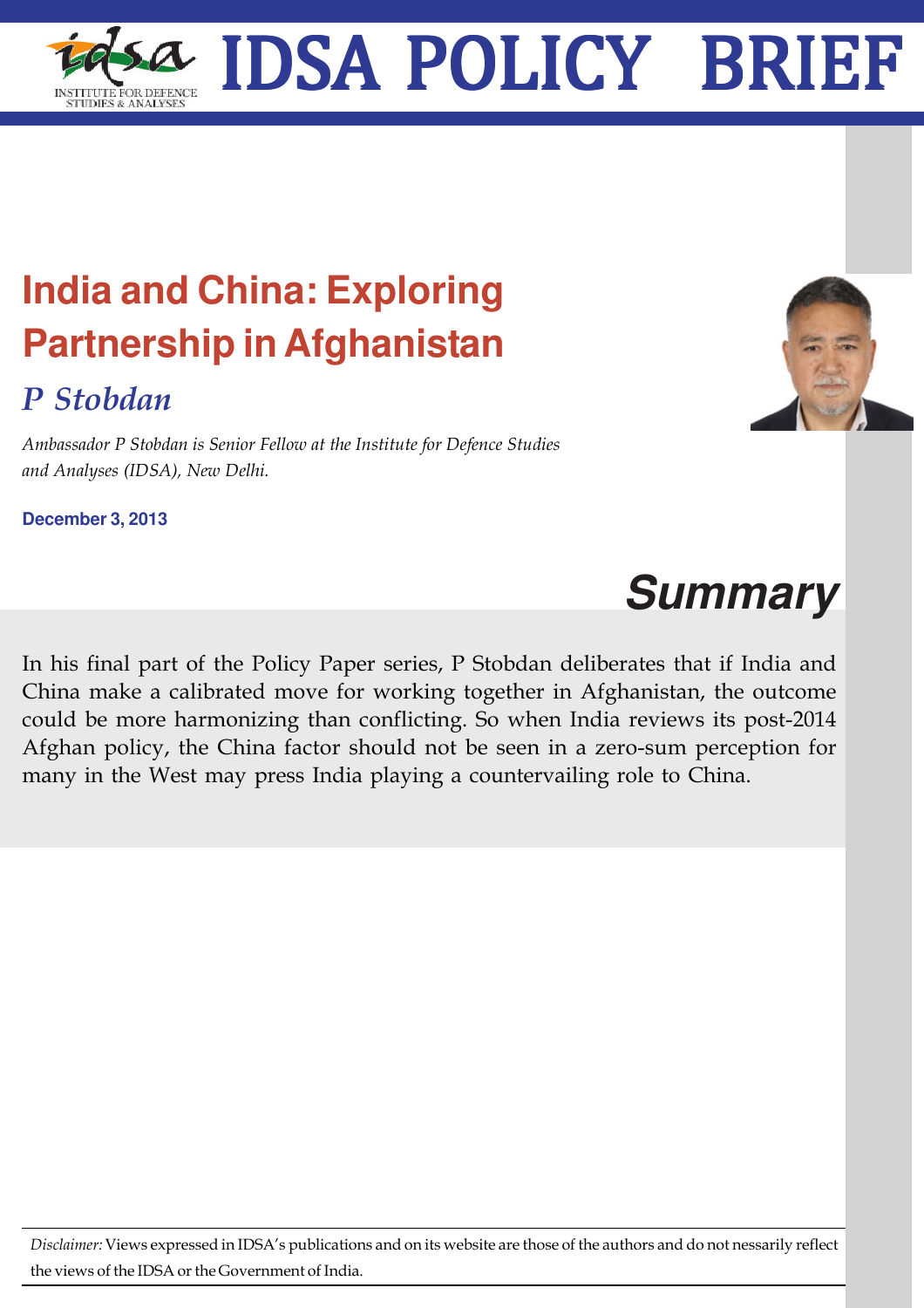As the US prepares to pull its troops out of Afghanistan by July 2014, a growing realization in the West is that the situation in the region may ultimately hinge on the kind of role India and China may play in Afghanistan. India's role in Afghanistan is being fully acknowledged, but China is also now viewed as potentially a stabilizing force in Afghanistan. It is recognized widely that at the end of the day, it is going to be Asian powers which will have the experience and the capacity to implement even the New Silk Road Strategy envisaged by the US. Even the Taliban perhaps painfully understand this reality. If India and China make a calibrated move for working together in Afghanistan, the outcome could be more harmonizing than conflicting.

India's good friend Russia is unlikely to get redrawn in Afghanistan. Moscow realizes that Central Asia has separated Russia with Afghanistan. But, Russia is engaging Pakistan, hoping it will dissuade the Taliban, if they come to power, from interfering into the areas of Russia's influence. Of course, Russia will get some role depending what the Taliban will want it play. Presumably, Moscow will consult New Delhi. But, Moscow is also keen to discuss Afghanistan only under the China-led SCO framework.

So far, an onlooker on the Afghan scene, China and its likely role in Afghanistan is increasingly gaining importance. A *former Japanese Ambassador to Central Asia, Akio Kawato recently wrote in a column "*Afghanistan is not alien for China.....it was a vital part of the Silk Road and was a conduit to India from where China imported Buddhism." Kawato wrote, the Taliban, more 'civilized' now than in 2001, may incur China's strong involvement in the Afghan affairs.

Make no mistake; Beijing will never get drawn militarily in Afghanistan. It would still like the Americans to ensure security of Afghanistan and want countries like Turkey and India to build its infrastructures. All China has to do is to be ready with a smart strategy to turn Afghanistan into an economic engine and connect the resource rich country to its own industrial towns. And this is what the 'civilized' Taliban would also bargain for.

The Chinese investors have on their laptops figures of Afghanistan's untapped deposits; copper, iron ore, gold, oil, gas, massive vein of rare earth elements including critical lithium (estimated \$1 trillion dollars worth) which are imminently suited for their needs. Billions of dollars have already been spent in mining and China's visitors to Kabul are invariably seeking mining privileges. Several road, railway, pipeline projects are underway to link Western China to Afghanistan through Kyrgyzstan and Uzbekistan.

True, Afghans have shown aversion to investments. Surely, they have no particular likings for the Chinese, for they represent a blotchy or alien culture – danger to Islam. But same was said about the Chinese in Central Asia as well. The fear was that non-Muslim outsiders extracting underground riches would invoke powerful resource nationalism. But, if the Chinese benefited from the Soviet fall and Russia's decline, to be sure, they hope to gain in Afghanistan too.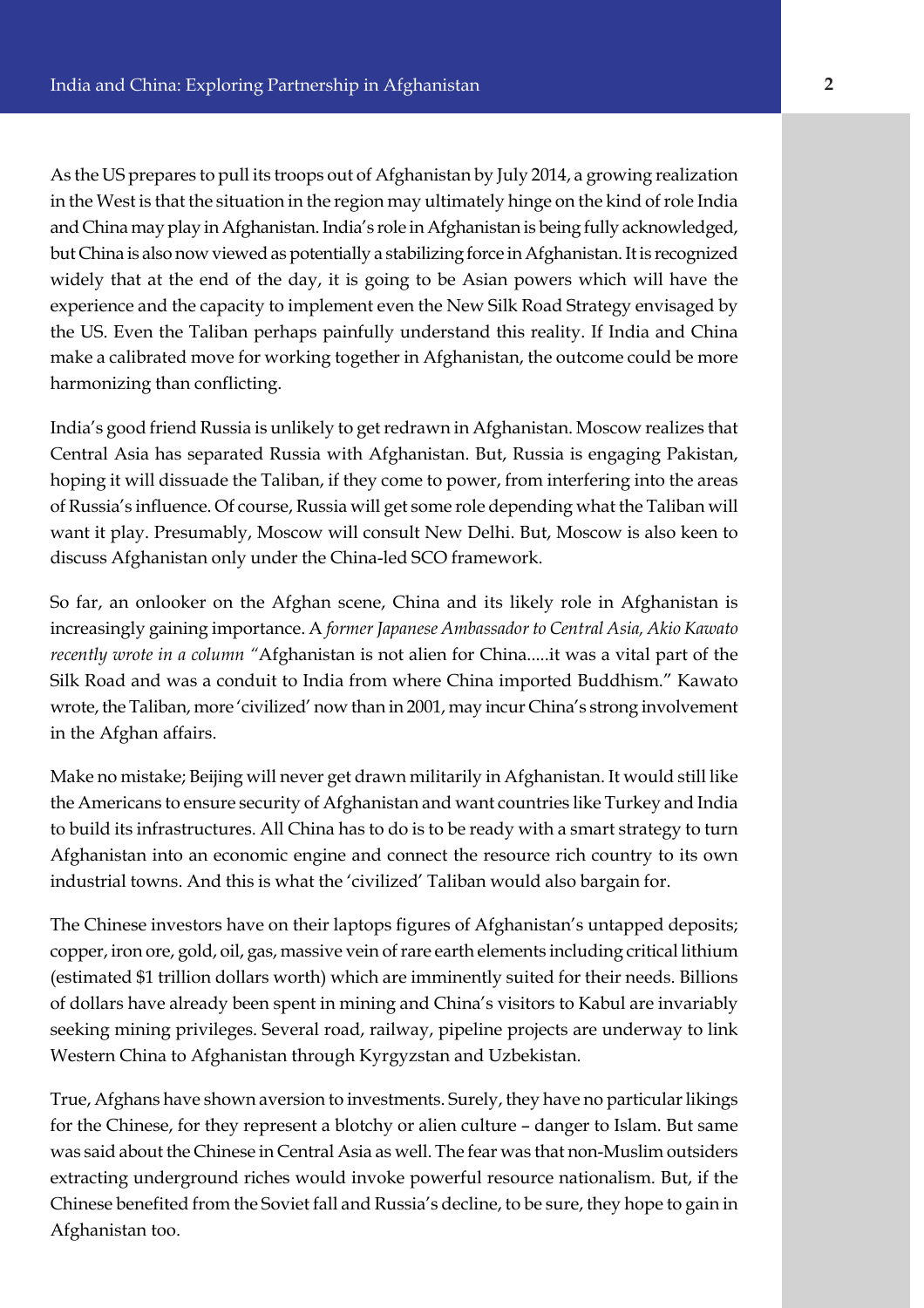Both China and India have high stakes in the Afghan stability, for they need a peaceful environment to achieve high growth in the next two to three decades. The chaos could bring negative consequence and for China the stabilizing efforts in Xinjiang have not been easy. So the logic of establishing links with Afghanistan makes sense. China has successfully experimented this with Pakistan for decades. In the changed context, China and Afghanistan need each other. Even the Taliban know that if China shed no blood, it committed no sins in Afghanistan. The Taliban too wasn't much of a headache for China. The Uighur extremist elements were supposedly linked only to Al Qaida.

China pretty well knows about Afghanistan's political instability, its lack of governance, the threat of Islamic extremists and flow of drugs etc posing threat to its Western region. The current Chinese reforms aim to preclude social and political unrests from aggravating in the Western region. Surely, India's own Afghan policy has not been designed to counterbalance anyone but for reasons not only of helping Afghan people, but also for India's own security.

Therefore, when India reviews its post-2014 Afghan policy, the China factor should not be seen in a zero-sum perception. Many in the West may press India playing a countervailing role instead of letting China monopolize the Afghan affairs. Pakistan may also like to engineer additional battle front for China and India in Afghanistan. But here, on a serious note, it needs to be underlined that Indian and Chinese interests historically converged in Afghanistan as Ambassador *Kawato noted*.

Afghanistan has an observer status in the SCO, a powerful economic organization led by China. It has become an enthusiastic member of SAARC seeking greater involvement in trade and commerce with South Asian states. The truth is that the Afghan economy is more likely to be connected to the Chinese and Indian economies than they are to Europe, partly because of proximity, but also because of the availability of markets for Afghan goods in India and China. This has been proven in Central Asia where the economies are now closely linked to China. India alone imports millions of dollars worth dry fruits, spices, carpets, wool, etc from Afghanistan which can easily be expanded. Moreover, the Afghan economy driven by low-wage subsistence agriculture and massive unemployment can only be dealt by learning from the Chinese and Indian experiences. Also, it is only China and India that can commit large-scale investments in Afghanistan needed for its reconstruction – the process has already begun though. In fact, many commentators already started to view that the greatest beneficiary of Western work, apart from the Afghan people, is going to be India and China.

China could take advantage of India's cultural familiarities in Afghanistan. Being conscious about Afghanistan's human heritage, both countries can jointly rebuild Afghanistan's rich archaeological sites, which alone can revive Afghan tourism industry and generate billions of dollars revenue and jobs for its people. Also there is no case for competition, India has a